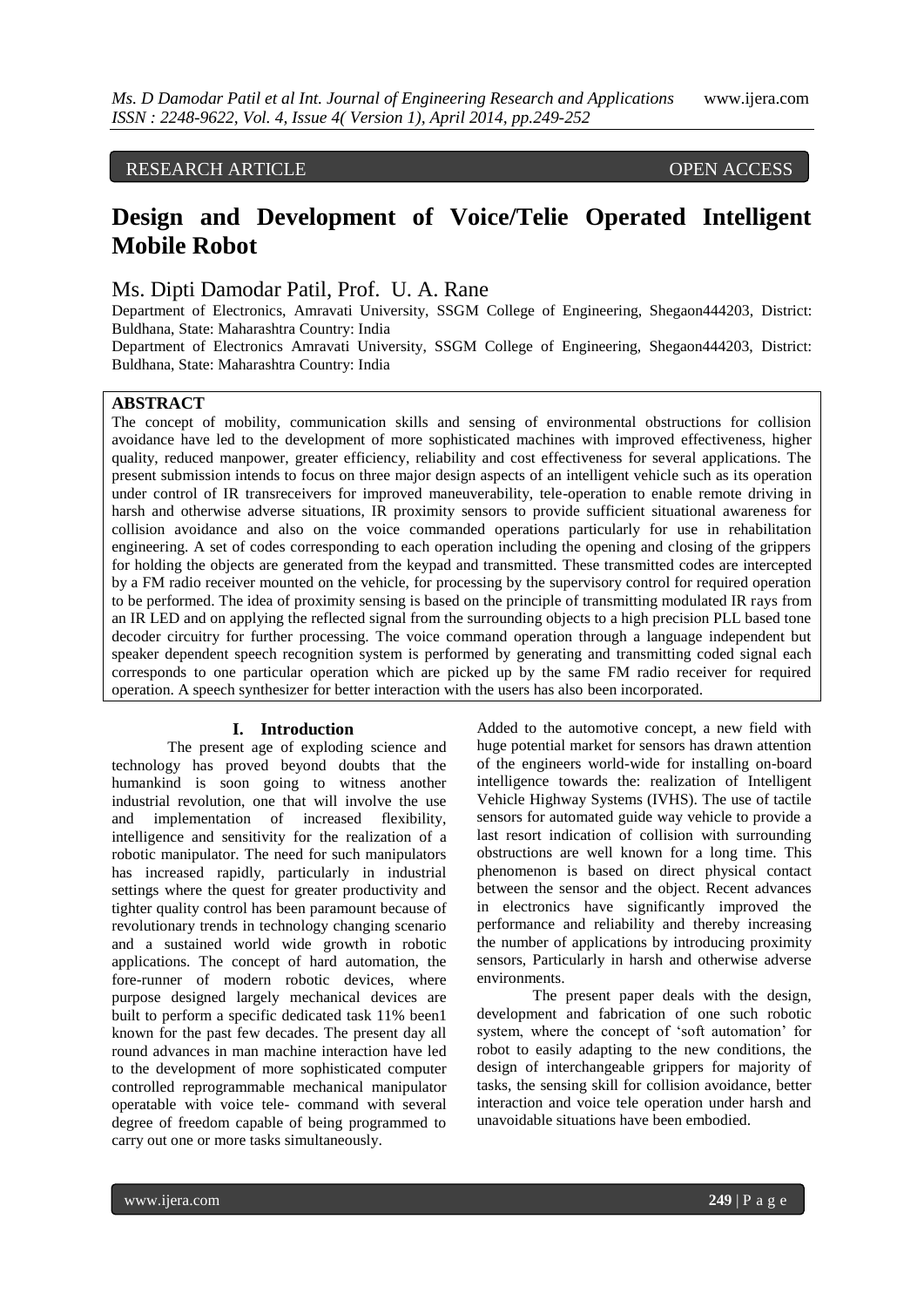### **II. System Description**

The main components that constitute the system are:

- 8051 based on-board computer with 5-8 bit YO ports.
- SC-02 based speech synthesizer with amplifier.
- L293B based driver card with capability of driving 8 motors or 16 single wire controlled devices
- 2-IR optical path sensing devices.
- 6-R proximity sensing circuits using modulated IR transmission (with provision for range adjustment).
- LM567 PLL based 16 channel decoder board.
- 5519 based FM receiver for establishing remote link.
- Speech Recognition Board for voice control operation.

The system"s block diagram comprising all the assembled boards as above is given in Fig. 1.



Fig. 1. System block diagram.

A number of design issues related to appropriate drive and steering configuration for a mobile robotic vehicle such as maneuverability, controllability, traction and stability apart from the modular design aspect etc. have been taken into account. The system is based on differential drive and encoders for stability and dead reckoning accuracy. The system operates on a 12 volt maintenance free rechargeable battery (12 V, 12Ali). A robot hand capable of 3 degree-of-freedom (d-0-0 uses three small sized DC servo motors with reduction gear for arm, hand and gripper movements. Contact closure tactile sensors are employed on each and every joint for avoidance of mishaps during system reset, battery down and other such mishappenings. These consists

of micro switches which activated by tactile feelers attached to them. The direction of the motor movement is controlled by the polarity reversal method using H-bridges power drivers. The system can operate in four modes namely AGV mode, Remote Control mode, Voice Control mode, and Programmable mode (Teach and Play). To perform routine predefined tasks the system operate on a track under the control of IR optical path followers and for the jobs of variable nature in an open environment, the voice/tele operation mode is used. The remote operation is accomplished through a FM radio link operating at 89 MHz A vocabulary of 50 words is also provided for effective communication with the user. IR proximity sensing devices have been installed to provide intelligence for obstruction impact avoidance. An isometric sketch of the robot system is depicted in Fig. 2.



Fig. 2. Isometric sketch of robot

#### **2.1. IR Optical Path Sensors and Proximity Sensors**

The prototype optical track sensing device developed for use in the robot, is based on the concept of absorption of maximum IR radiation by black surfaces and reflection of major part by white surfaces. The IR rays emitted from IR LED are made to incident closely on a guide path consisl.ing of white and black strips. As described above the reflected IR energy from the strip is picked up by an IR photodiode, and is amplified before being fed to a comparator, whose threshold is already adjusted, according to the surface characteristics (Fig. 3). TTL logic obtained from the comparator is processed by microcontroller for the required operation. The robot is forced to move only on the guide path under the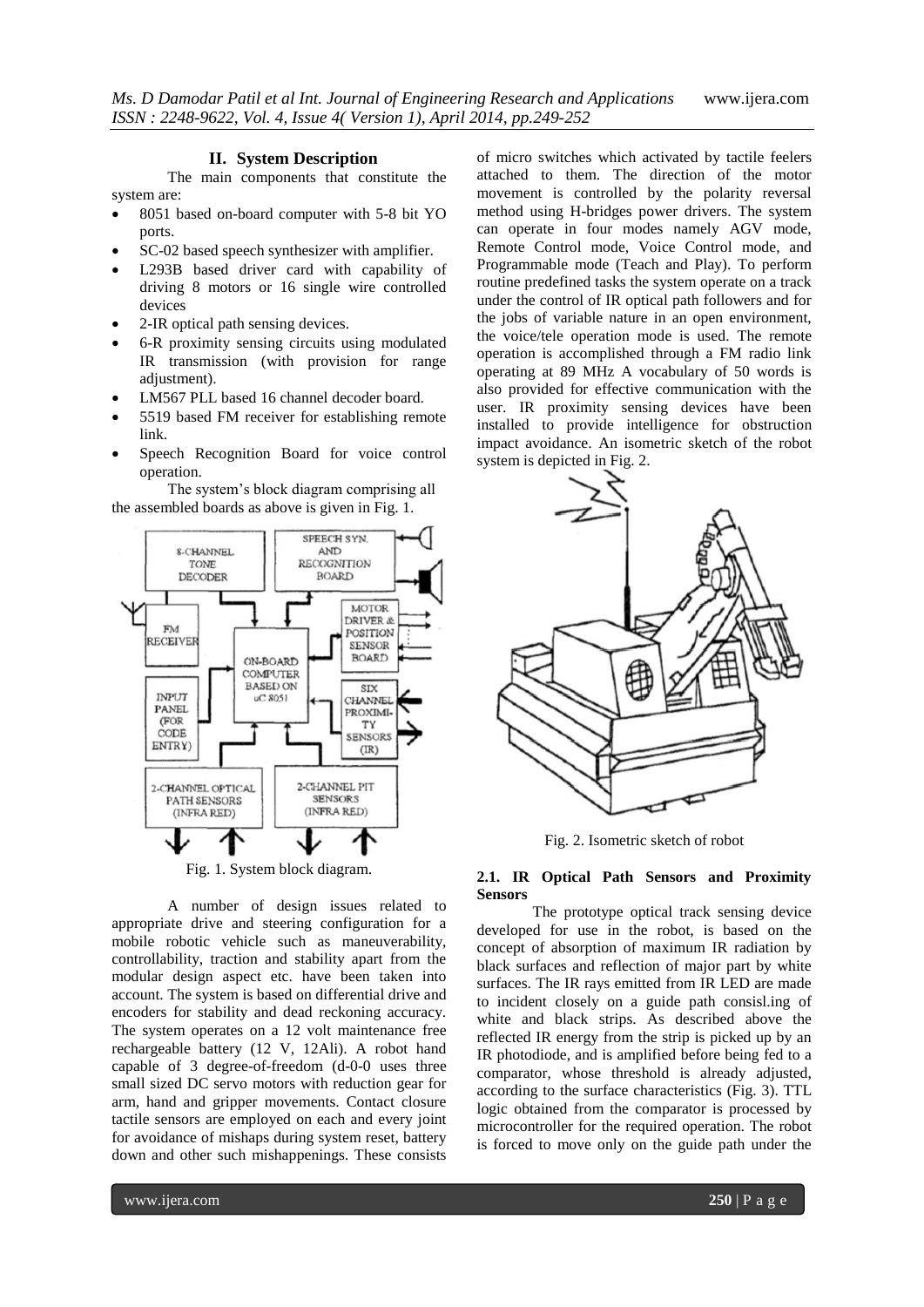control of correction software subroutines as and when it drifts away from the track.



Fig. 3. IR optical path sensors.

The proximity sensing adds intelligence to the vehicle in order to provide advance warning on sensing of an obstruction in close proximity to the sensing device, thus allowing the maneuverability even in unstructured environments. The IR proximity sensing is based on the principle of transmitting modulated IR rays from a waveform generator and receiving the rays back on reflection from the surroundings by an IR photodiode. The received signal is amplified and decoded by the waveform decoder (synchronized with the waveform generator) to produce a logical output to be fed to the microcontroller for required operation to be performed. The processing includes advanced algorithms for changing its preprogramined path for obstacle avoidance and afterwards retaining its original route. The schematic is shown in Fig. 4.



Fig, 4. IR proximity sensors.

### **2.2. Voice/Tele Operation**

A voice recognition unit built around a high speed processor ensures various operations of the system to be performed by voice command. A few of the commands recommended for operation are listed as: START, STOP, FORWARD, REVERSE, RIGHT, LEFT, SLOW, FAST, OK, UP. DOWN, CLOCK, ANTICLOCK, CLOSE, and OPEN. The speech recognition unit is based on the principle of extracting the acoustic features from a microphone captured preprocessed signal using a sixteen channel filter bank analyzer in the frequency range of 200Hz

to 7000Hz. A .Frame of sixteen channel data is acquired after every 5ins by data acquisition chip. The processor checks for the overloaded signals and store them after intensity normalization provided it is different from the previous sample. The effect of speaking rate variations was minimized using the Dynamic Time Warping (DTW) techniques. To speed up the DTW computation and rejection of alien words, the rejection thresholds have been used. Each recognized word generates an S-bit coded data, which is transferred to the encoder.



Fig. 5. Voice/Tele operation

When it is controlled by a handy 4s4 matrix keypad, a similar set of codes is generated and transferred to the encoder. The encoder circuit receives the outputted codes either from the speech recognition unit or keypad (Fig. 5.) and converts them into a set of frequencies. Each frequency corresponds to a particular task to be carried out at the manipulator end and are transmitted using an FM transmitter.

### **2.3. Tone Decoder**

The signal transmitted from the FM transmitter as described above are intercepted by a FM radio receiver and is connected to a chain of sixteen channel PLL based high precision tone decoder circuit after suitable amplification (Fig. 6.). Decoders are tuned to same set of frequencies as generated from the encoder on the transmission end. On acquiring and matching the intercepted signal the decoder generates an 8 bit code for microcontroller for further processing.